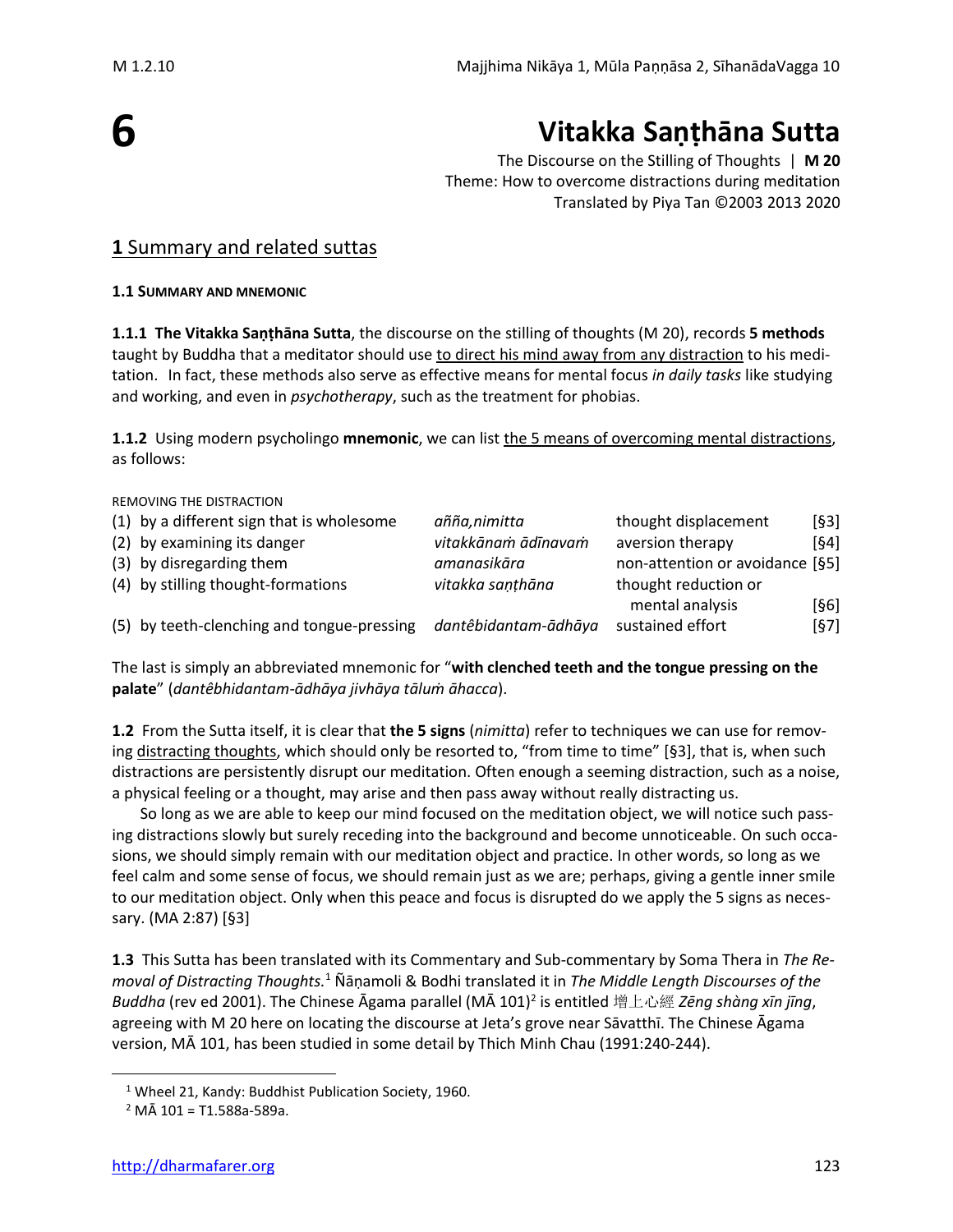#### 2 The 5<sup>th</sup> method

#### **2.1 JAIN INFLUENCE?**

**2.1.2** The 5th method (sustained effort) [§7] is interesting in that it is the first of the Bodhisattva's selfmortification methods mentioned in **the Mahā Saccaka Sutta** (M 36):

I thought thus, "Suppose, with my teeth clenched and my tongue pressed against my palate, I beat down the mind with mind." While I did so, it was just like a strong man holding a weaker man by the head or by the shoulders, were to restrain, subdue, attack him—sweat ran down from my armpits.

But although tireless energy was aroused in me and unremitting mindfulness was established, my body was overstrained and uncalm because I was exhausted by the painful striving. But such painful feeling that arose in me did not invade my mind and remain.

(M 36,20/1:242 f), SD 49.4

**2.1.3** Some scholars think that this 5<sup>th</sup> method is out of place here, in the Vitakka Saṇṭhāna Sutta, as the Buddha discourages the practice of self-mortification. Scholars, such as W L King and J Bronkhorst [2.2.2], think that the inclusion of this method was due to Jain influence, that "Jain practices had come to be accepted by at least some Buddhists."<sup>3</sup> This view is, of course, conjectural at best.

Although this method did not work in bringing awakening to the Bodhisattva, it is here not actually a method based on self-mortification, but a gesture of **unrelenting determination** [2.2.4.1]. In fact, the Vitakka Saṇṭhāna Sutta does not present this 5<sup>th</sup> method as one that, on its own, brings about awakening. It is only a method of last resort, to be applied only when all the other attempts to overcome unwholesome thoughts have failed [2.2].<sup>4</sup>

#### **2.2 THE LAST RESORT**

**2.2.1** The 5<sup>th</sup> method [2.1.2] should not be understood as "will-power" as this goes against the teachings of **the (Dasaka) Cetanā'karaṇīya Sutta** (A 10.2)<sup>5</sup> and **the (Ekādasaka) Cetanā'karaṇīya Sutta** (A 11.2),<sup>6</sup> both of which teach that proper meditation is the cultivating of mindfulness and letting go of distractions and defilements in a natural way (with sustained effort but without will-power) by simply allowing the proper wholesome states to arise, and then even letting go of these, too, in due course.<sup>7</sup>

In other words, we can neither wish nor pray for progress in meditation, as instructed in **the (Pañcaka) Iṭṭha Sutta** (A 5.43), which says that whatever wholesome state that we desire, we should live in a manner that is wholesome for achieving that state. For meditation, this is living a life and cultivating the mind in a way that conduces to the success of the practice.<sup>8</sup>

<sup>&</sup>lt;sup>3</sup> W L King 1980:10. Quote by J Bronkhorst 1999:86.

<sup>4</sup> Gombrich, in fact, says that he does "not find it at all strange that a technique which, used in itself and taken to excess, turned out not to lead to Enlightenment, could be recommended ... for overcoming a particular difficulty" (1994:1080).

 $5$  A 10.2,1/5:2-4 (SD 41.6).

<sup>6</sup> A 11.2,1-10 (SD 33.3b).

<sup>&</sup>lt;sup>7</sup> See SD 47.2 (2.2.1).

<sup>8</sup> A 5.43/3:47-49 (SD 47.2).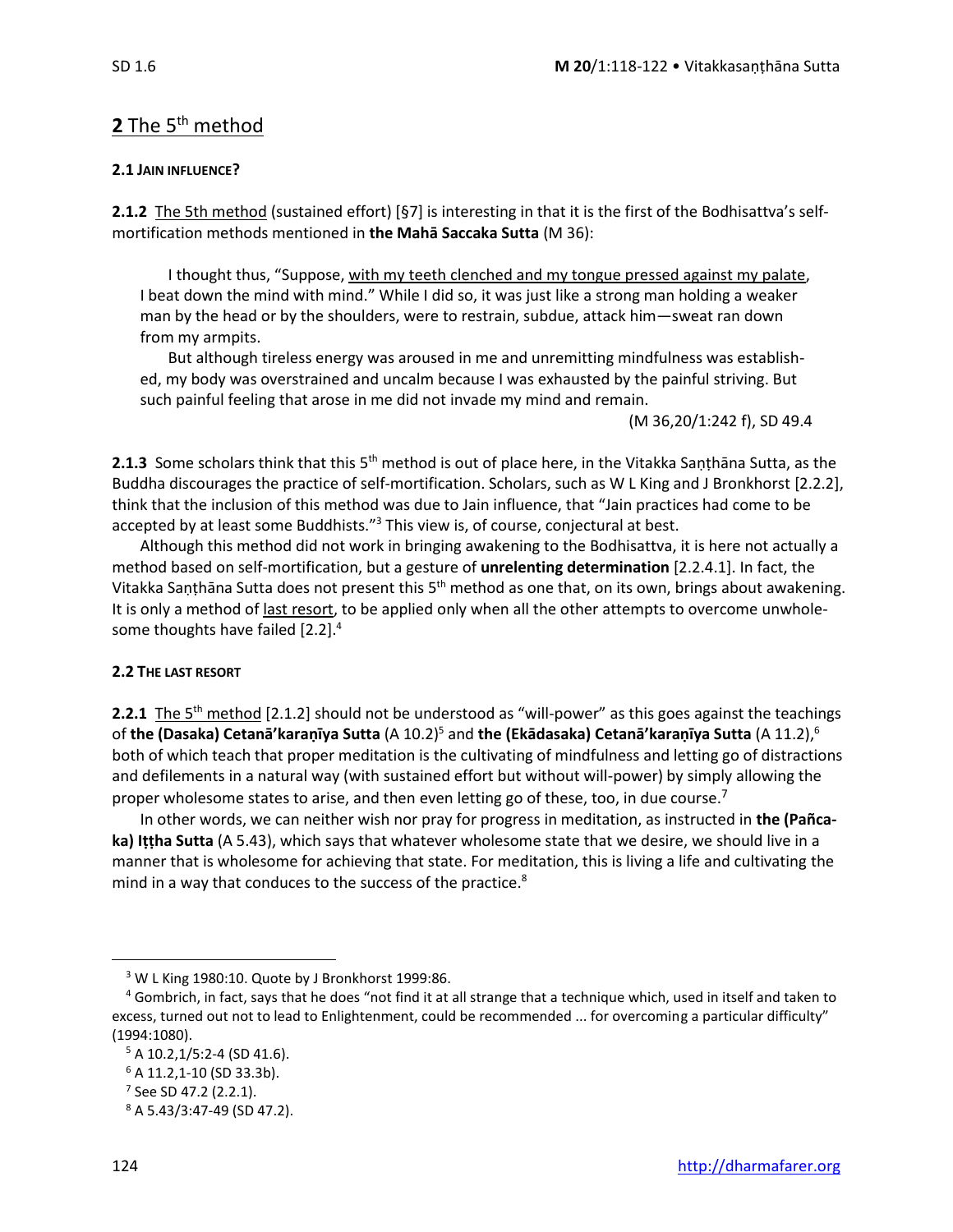2.2.2 Bronkhorst, in his *The Two Traditions of Meditation in Ancient India, thinks that the 5<sup>th</sup> method* contradicts the Buddha's teaching (or practice). The method described thus: "With my teeth clenched and my tongue pressed against my palate..." is part of the Bodhisattva's self-mortification, he argues, so that in the Vitakka Saṇṭhāna Sutta, "monks are advised to do what is incorrect elsewhere [M 1:242]" (1993: 54)! 9

**2.2.3** The method actually fits the list quite nicely as the last one, that is, it is the last resort. These are methods for overcoming a distracted mind: when all else fails, obviously we must have some *sustained effort*! Indeed, the instruction to clench our teeth and press the tongue against the palate works literally (we focus on the pressure points in the mouth) or, figuratively, by putting in more effort, details of which are found elsewhere.<sup>10</sup>

Nowhere in the ancient texts does the Buddha ever declare that this particular method is wrong or should be rejected. He only mentions it to be one of the difficult methods he used in attempting to gain insight into the nature of true reality. However, for less experienced meditators, such a method, properly applied, can help in ridding the mind of distractions.

#### **2.2.4 Related suttas**

**2.2.4.1 The (Duka) Upaññāta Sutta** (A 2.5) similarly teaches one not to be content with wholesome mental states and to be unremitting—"Willingly, I will let only skin, sinews and bones remain; let my body dry up, and flesh and blood, too; but there will be no end in effort until I have won what can be won by personal strength, personal effort, personal striving!"<sup>11</sup>

**2.2.4.2** The Vitakka Saṇṭhāna Sutta, dealing with the taming of the mind, should be studied with such suttas as **the Ᾱghāta Paṭivinaya Sutta 1** (A 5.161) (on 5 methods of putting away ill will) and the **Daddabha Jātaka** (J 322), a classic in thought analysis. Another interesting and practical text in this connection is **the (Moggallāna) Pacalā Sutta** (A 7.58).<sup>12</sup>

**2.2.4.3 The Āghāta Paivinaya Sutta 1** (A 5.161) is a short text giving 5 methods of removing ill will:

- (1) lovingkindness
- (2) compassion  $\downarrow$  should be cultivated towards that person one resents.
- (3) equanimity
- (4) one should not mind the person that one resents; <u>one should disregard him</u>.<sup>13</sup>
- (5) one should determine thus:<sup>14</sup>

<sup>9</sup> For further discussion, see **Sañcetanika S** (A 10.206), SD 3.9 (6.5).

<sup>10</sup> Eg **Mahā Saccaka S** (M 36,20/1:242 f), SD 49.4 (also at SD 1.12).

 $11$  A 2.5/1:50 (SD 51.5).

<sup>12</sup> See **Pacalā S** (A 7.58/4:85-91), SD 4.11.

<sup>&</sup>lt;sup>13</sup> MA suggests 5 other methods for overcoming distracting thoughts: (1) Occupy oneself with something else; (2) recite some work explaining a doctrine; (3) read a Dharma text (like a pūjā book); (4) examine the parts of an object from his bag, like fire-sticks ("this is the upper stick; this is the lower stick"); (5) carefully and reflectively examine his requisites ("this is the awl; this is a pair of scissors; this is the nail cutter; this is the needle"; (6) darn the worn-out parts of the robe. (MA 3:90 f).

<sup>14</sup> This reflection on karma is given in the 3rd person pl ("beings") in **Cūḷa Kamma Vibhaṅga S** (M 135,4/3:202).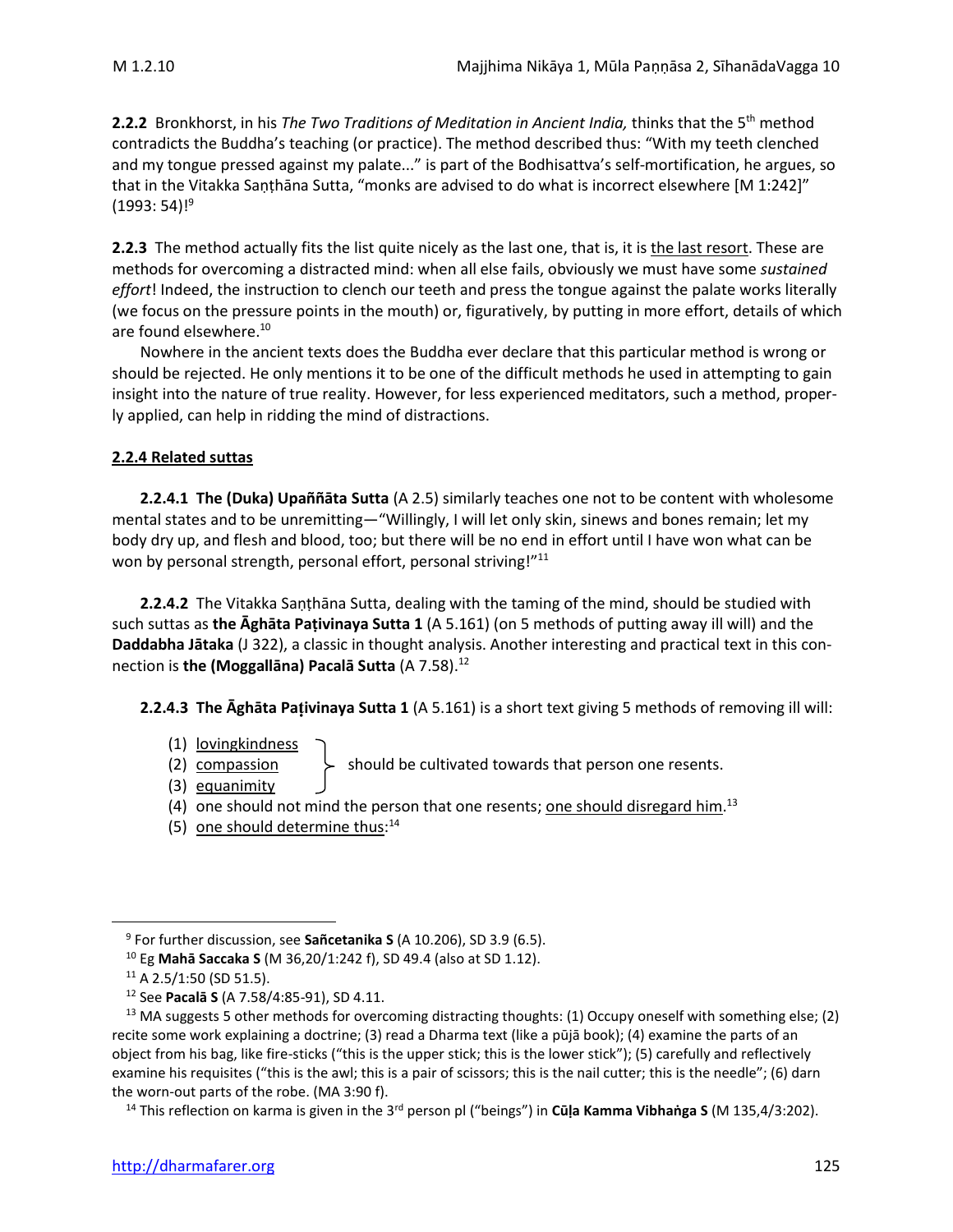"This person is the owner of his karma, heir to karma, born in karma, bound by karma, has karma as his refuge.<sup>15</sup> Whatever karma one does, good or evil, one is heir to it."

(A 5.161/3:185 f), SD 12.23

#### **3** *Saṇṭhāna*

**3.1** The key word of the Sutta is clearly *saṇṭhāna,* and the Pali-English Dictionary (PED) gives 3 meanings to it, here listed in abridged form:

- (1) configuration, position; composition, nature, shape, form (V 2:76; M 1:120 vl *santhāna*; A 1:50, 4:190; Miln 270, 316, 405; J 1:71, 291, 368, 2:108).
- (2) fuel (J 2:330 = 4:471).
- (3) (usu spelt *santhāna*) a resting place, meeting place, public place, market (cp Skt *saṁsthāna* in this meaning) (S 1:201; J 6:113).

**3.2** There is also the form *santhana* which, according to the PED, means (1) appeasing (Dh 275); (2) satisfaction (Vv 18.6).

**3.3** The Commentaries offer no help here. **Bodhi**, in *The Middle Length Discourses,* evidently reads the word as *santhana,* rendering it as "stilling" (M:ÑB 213). Various other translators have given their own free renderings. Apparently, only I B Horner renders *saṇṭhāna* as "form," which though technically correct, is not as contextually appropriate as "stilling" [§6]. And the context here is meditation.

#### **4** Result of the practice

**4.1** The Vitakka Saṇṭhāna Sutta concludes with these words:

*Ayaṁ vuccati bhikkhave bhikkhu vasī vitakka,pariyāya,pathesu. Yaṁ vitakkaṁ ākaṅkhissati taṁ vitakkaṁ vitakkessati. Yaṁ vitakkaṁ n'ākaṅkhissati, na taṁ vitakkaṁ vitakkessati. Acchechi taṇhaṁ, vāvattayi*<sup>16</sup> *saṁyojanaṁ sammā mānâbhisamayā antam akāsi dukkhassa.* 17

That monk, bhikshus, is called **a master of the thought-paths**. He will think only the thought that he wants to think; he will not think the thought that he does not want to think. He has cut off craving, discarded the fetters, penetrated conceit and made an end of suffering. [§8.2]

Both M 20 and its Chinese Āgama version state that the use of the 5 methods will bring one mastery of one's thought, leading to the ability to think only those thoughts that one really wants to think. The Pali version concludes by stating that such a practitioner has "made an end of suffering" (*antam akāsi dukkhassa*), a stock phrase that usually refers to the attainment of **arhathood**. 18

<sup>15</sup> See **Saṁsappanīya Pariyāya S** (A 10.205/5:288, 291), SD 39.7; also M 1:390, 3:203; A 372-74, 186, 5:88; Kvu 522.

<sup>16</sup> Elsewhere (in other eds & suttas), vll *vivattayi.*

<sup>&</sup>lt;sup>17</sup> This underscored sentence is stock referring to the attainment of arhathood: M  $2/1:112$  (Sabb'āsava S), M  $20/$ -1:112 (Vitakka,saṇṭhāna S); S 36.3/4:205 (Pahāna S), S 36.5/4:207 (Daṭṭhabba S), S 44.9/4:399 (Kutūhala,sālā S); A 3.33/1:134 (Kamma Nidāna S), A 4.177/2:165 ((Dhātu) Rāhula S), A 4.254/2:249 ((Arahata) Māluṅkya,putta S), A 5.200/3:246 (Nissaraṇīya S), A 6.105/3:444 (Bhava S), A 6.106/3:445 (Taṇhā S), A 7.7/4:7 (Pahāna S), A 7.12/4:9 (Anusaya S 2); It 45 (Vedanā S 2). On *abhisamaya,* see S:B 729 n13.

<sup>18</sup> M 1,12,5 = S 4:205,18, 207,14, 399,12 = It 47,11; A 3:246,24, 4:8,16. See CPD 1:237fg for other citations.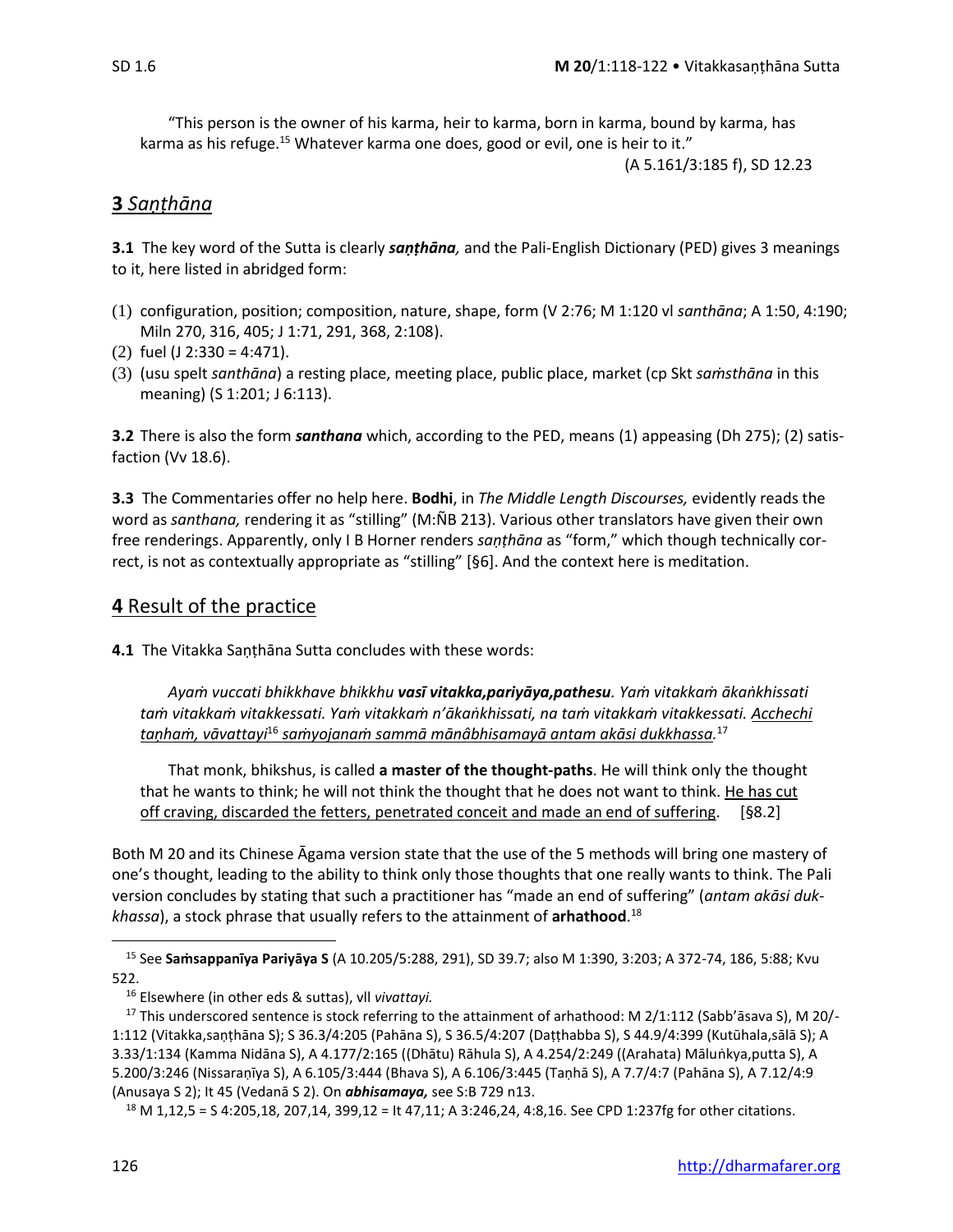#### **4.2** This ending is not found in the Chinese Āgama version. Analayo makes this remark here:

This proposition does in fact seem somewhat abrupt, and on reading it one could almost have the impression as if mere control of thoughts will automatically lead to full awakening. A closer inspection of this Pāli passage reveals that "the overcoming of craving, the fetters and conceit, together with making an end of *dukkha*" [*acchechi taṇhaṁ, vāvattayi saṁyojanaṁ sammā mānâbhisamayā antam akāsi dukkhassa*] are formulated in the past tense, whereas the ability to think whatever one wants to think [*yaṁ vitakkaṁ n'ākaṅkhissati na taṁ vitakkaṁ vitakkes*sati] is in the future tense. If however the making an end of *dukkha* were to be the result of being able to control one's thoughts, then the usage of the tenses should have been exactly the opposite to the way the passage reads now. This suggests that this passage may not originally have belonged here, but for some reasons came to be added as a conclusion to the Vitakkasaṇṭhāna Sutta.

The same passage occurs also at the end of **the Sabb'āsava Sutta** [M 2]. In this case, however, the actions leading to the overcoming of craving, the fetters and conceit, and the making an end of *dukkha* are both in the past tense, [<sup>19</sup>] so that from a grammatical view point the passage does fit its context. The same passage occurs also in two Chinese parallels to the Sabb' āsava Sutta,<sup>20</sup> confirming that whereas in the case of the Vitakkasaṇṭhāna Sutta this passage appears to be spurious, in the case of the Sabb'āsava Sutta it fits the context.

(Analayo 2005:70 at M 1:122; amplified & highlighted)

#### **4.3 ALTERNATE VERSIONS**

**4.3.1** There is an alternative explanation of the **Sutta conclusion**. Let us look closer at this crucial sentence again (note **the future tense**):

Yam vitakkam ākankhissati, tam vitakkam vitakkessati. Yam vitakkam n'ākankhissati, na tam *vitakkaṁ vitakkessati.*

He will think only the thought that he wants to think; he will not think the thought that he does not want to think, **contrary to the contrary of the contrary of the contrary of the contrary of the contrary of the contrary of the contrary of the contrary of the contrary of the contrary of the contrary of the contr** 

On a simple grammatical level, we can take this sentence as being in the future tense, referring to an action that has not yet occurred. Instead of the future tense, **the present tense** may be used here, giving a simpler immediate effect:

\*Yam vitakkam ākankhati, tam vitakkam vitakketi. Yam vitakkam n'ākankhati, na tam vitak*kaṁ vitakketi.*

He thinks only what he wishes to think; he does not think what he wishes not to think.

**4.3.2** However, if this present-tense sentence were used, then its sense would be that the 5 methods taught here *will* certainly lead to arhathood (but this is not the case). However, the reading as we have it (in the future tense) means that the practitioner *will* be able to disregard unwanted thoughts and guide his mind, but more is needed (such as concentration, etc). In one who has fully mastered his thoughts, so that the mental hindrances no more arise, with a mind habitually free of defilements, his mind fully focused, it can be said that

<sup>19</sup> *Āsavā … pahīnā honti…acchecchi taṇhaṁ vāvattayi saṁyojanaṁ sammā mānâbhisamayā antam akāsi dukkhassa* (M 2,22/1:12).

 $^{20}$  MÅ 10 = T1.432c26 & T31 = T1.814b2.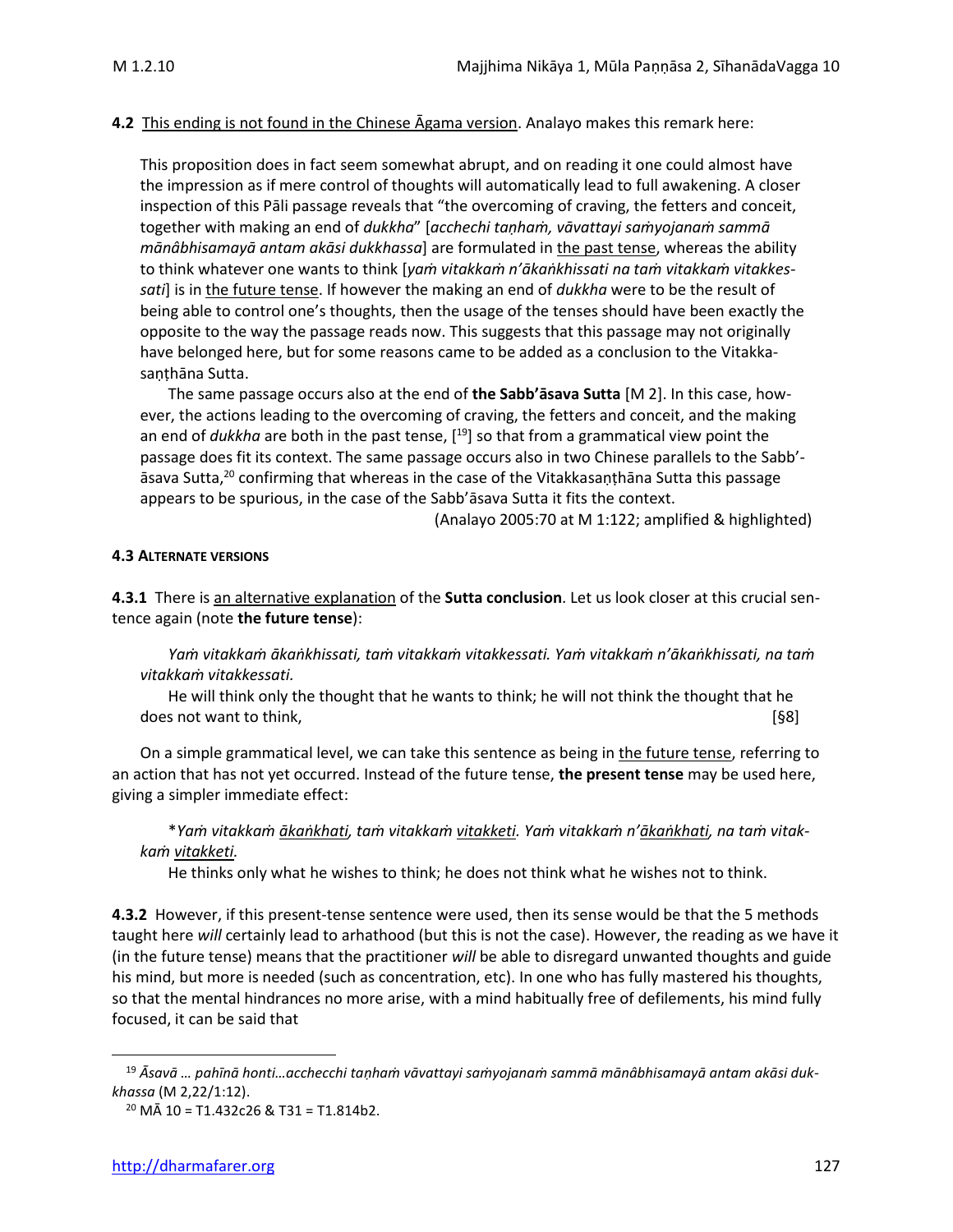*Acchechi taṇhaṁ, vāvattayi saṁyojanaṁ sammā mānâbhisamayā antam akāsi dukkhassa.* He has cut off craving, discarded the fetters, penetrated conceit and made an end of suffering. [§8]

However, since this stock passage is missing from the Madhyama Agama version, it is possible that it was added later on to the ending of the Pali version.

 $-$ 

## **Vitakka Saṇṭhāna Sutta** The Discourse on the Stilling of Thoughts M 20

**1** Thus have I heard.

At one time the Blessed One was staying in Anāthapiṇḍika's park in Jeta's grove near Sāvatthī. There the Blessed One addressed the monks, thus:

"Bhikshus!"

"Bhante," **[119]** the monks replied in assent to the Blessed One.

The Blessed One said:

**2** "Bhikshus, when a monk is devoted to the higher mind [meditation], $21$  he should from time to time<sup>22</sup> turn his attention to **5 signs** [mental objects].<sup>23</sup> What are the five?

#### (1) Thought displacement

**3** <sup>24</sup>Here, bhikshus, when a monk<sup>25</sup> is attending to some sign [mental object],<sup>26</sup> on account of which there arise in him bad unwholesome thoughts connected with desire, $^{27}$  connected with hate<sup>28</sup> or connected with delusion; 29

<sup>&</sup>lt;sup>21</sup> The higher mind (*adhicitta*), according to MA 2:87, so called because it is higher than the ordinary wholesome mind of the 10 wholesome courses of action (avoidance of killing, stealing, sexual misconduct; avoidance of lying, slandering, harsh speech, useless talk; unselfishness, good-will, right views, D 3:269, 290; M 9, 41; A 10.28, 176; explained in M 114, Comy to M 9, DhsA:PR 126 ff). It is the mind of the 8 meditative attainments (4 form dhyanas and 4 formless dhyanas) used as the basis for insight. In simple terms, it means simply "meditation."

<sup>22</sup> *Kālena kalaṁ,* "from time to time." Comy: These 5 methods should be applied only when any imperfection (*upakkilesa*) arises during his meditation, not otherwise (MA 2:87). See V 1:303,15; D 1:74,24, DA 218,15 f; M 1:119,- 4; UA 203,5; PvA 151,5. [1.2]

<sup>23</sup> "**Signs**," *nimitta,* which Comy glosses as *kāraṇāni,* "causes (physical or mental)" (MA 2:87), meaning any mental sign or object that catches or holds our attention: see *Nimitta* **and** *anuvyañjana.* Both M 20 and its Chin Āgama version (MĀ 101) agree on referring to these 5 methods as "signs" (*nimitta*) (M 1:119,3) 相 (*[xiàng](http://us.mdbg.net/chindict/chindict.php?page=worddict&wdrst=0&wdqb=%E7%9B%B8)*). Clearly, this refers to the sense-objects or "bases (*āyatana*), that is, the 6 sense-objects or objects presented at the 6 sense-doors, namely, eye-object (visual form), ear-object (sound), nose-object (smell), tongue-object (taste), body-object (touch), mind-object (thoughts etc)" (D 1:70). Of course, in meditation, mind-objects would be the most common "signs" that arise as the meditator tries to focus his mind on his meditation object. On defs of *nimitta,* see SD 13.1 (3.1.4) & *Nimitta*, SD 19.7.

<sup>24</sup> *Idha bhikkhave bhikkhuno yaṁ nimittaṁ āgamma yaṁ nimittaṁ manasikaroto uppajjanti pāpakā akusalā vitakkā chandûpasaṁhitā'pi dosûpasaṁhitā'pi mohûpasaṁhitā'pi.*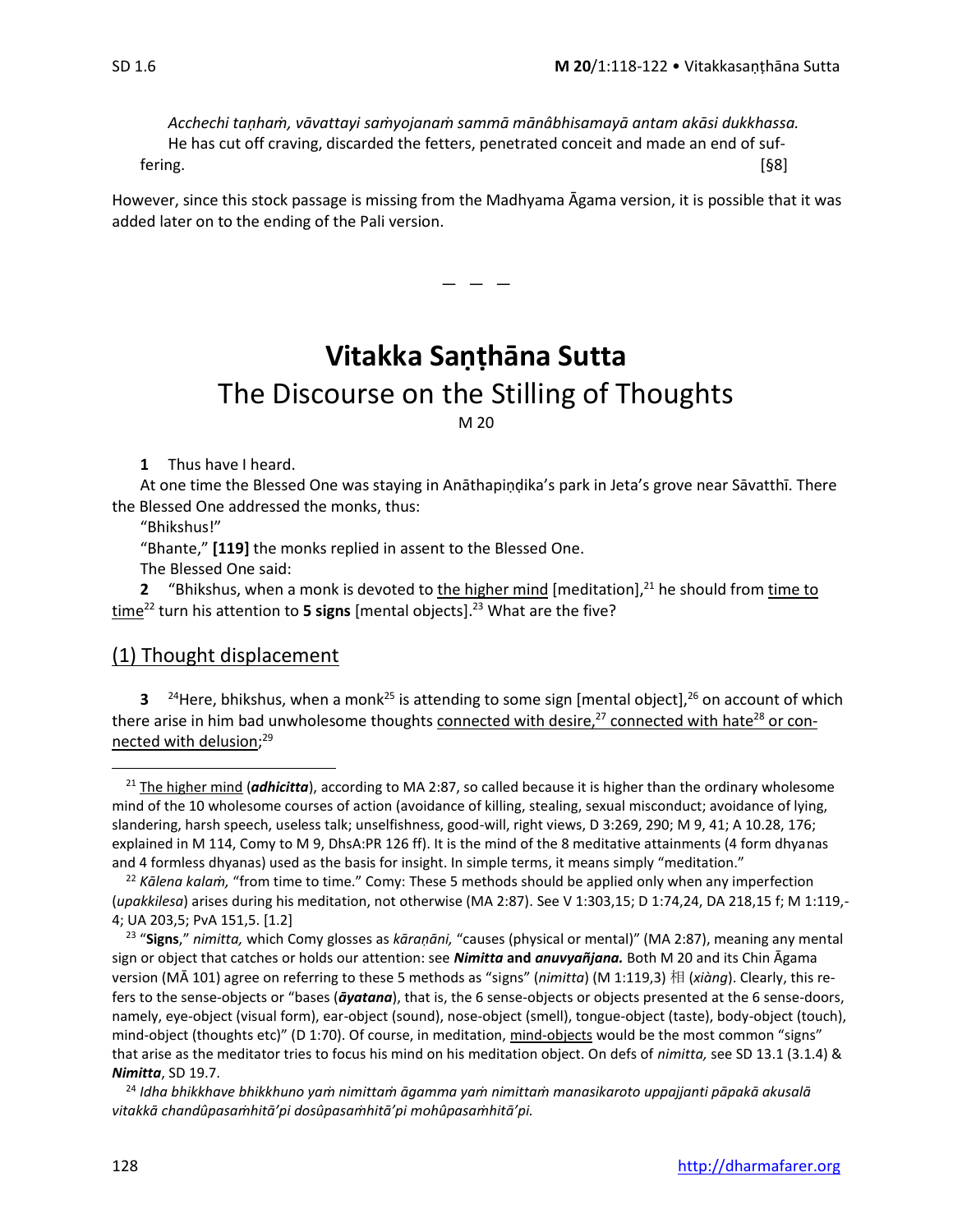then, bhikshus, that monk should turn his attention away from those signs, (turning) to **a different sign** connected with the wholesome. 30

3.2 By attending to *a different sign* connected with the wholesome, those bad unwholesome thoughts,

*connected with desire, connected with hate, connected with delusion,*

are abandoned, they disappear.

Just by abandoning them, the mind indeed stands firm internally, settles down, becomes unified and concentrated.

PARABLE OF THE PEGS

3.3Bhikshus, just as **a skilled carpenter** or a carpenter's apprentice, were to remove a large peg with a fine one, would push it out, pull it out;<sup>31</sup>

even so, bhikshus, when that monk is attending to those signs, *on account of which there arise in him bad unwholesome thoughts connected with desire, connected with hate, connected with delusion*,

then, bhikshus, that monk should turn his attention away from those signs, (turning) to *a different sign connected with the wholesome*.

3.4 Bhikshus, by turning his attention away from those signs, (turning) to a different sign connected with the wholesome,

*those bad unwholesome thoughts,* 

*connected with desire, connected with hate, connected with delusion,* 

are abandoned, they disappear.

*Just by abandoning them, the mind indeed stands firm internally, settles down, becomes unified and concentrated*.

<sup>28</sup> For thoughts connected with hate for living beings, apply the cultivation of lovingkindness, of compassion, or equanimity, and the ownership of karma (**Āghāta Paṭivinaya S 1**, A 5.161/3:203), SD 39.6. Or, one could reflect on the parable of the saw (**Kakacûpama S**, M 21,20/1:129), SD 38.1. For hatred towards inanimate things, the analysis of the elements (*dhātu,vavatthāna*) should be applied: see **Mahā Hatthi,padôpama S** (M 28,6-27/1185-191), SD 6.16; **Mahā Rāhul'ovada S** (M 62,8-17/1:421-426), SD 3.11; and **Dhātu Vibhaṅga S** (M 140,13-18/3:240-242), SD 4.17.

<sup>29</sup> For thoughts connected with delusion (*moha,dhātu*), one has to build up the 5 "Dharma supports" (*dhammûpanissaya*): (1) guidance of a teacher (*garu,saṁvāsa*); (2) intent on learning the Dharma (*uddesa*); (3) intent on inquiring into the meaning of doctrines learnt (*uddiṭṭha,paripucchana*); (4) listening to the Dharma at proper times (*kālena dhamma-s,savana*); (5) inquiry into what are and are not the causes (*ṭhānâṭṭhāna,vinicchaya*) (MA 2:89).

<sup>30</sup> *Tena, bhikkhave, bhikkhunā tamhā nimittā aññaṁ nimittaṁ manasi kātabbaṁ kusalûpasaṁhitaṁ*.

<sup>31</sup> *Seyyathā'pi bhikkhave dakkho palagaṇḍo vā palagaṇḍ'antevāsī vā sukhumāya āṇiyā oḷārikaṁ āṇiṁ abhinihaneyya abhinīhareyya abhinivatteyya* [Ee Ce *abhinivajjeyya*]*.* Gerundives (fut passive part): *abhinihaneyya,* "should be removed" (from *abhinīhanati,* "to expel, remove, knock out"); *abhinīhareyya,* "should push out" (from *abhinīharati,* "to pull out, draw out (*āṇiṁ*)"; *abhinivatteyya,* "should take out" (from *abhinivatteti,* "to remove, take out"). On gerundives (FPP), see Dhammajoti, *Reading Buddhist Pali Texts,* 2018: Lesson 8.

<sup>25</sup> Here "a monk" (*bhikkhu*) may refer to either an ordained monastic or anyone who is meditating (here, doing satipatthana) (DA 3:756; MA 1:241; VbhA 216 f; cf SnA 251). See SD 13.1 (3.1.1).

<sup>26</sup> *Nimitta*, see above §2 n.

<sup>&</sup>lt;sup>27</sup> For thoughts connected with desire for living beings, the reflection of the 32 parts of the body should be used; when the desire is towards inanimate objects, one should reflect on the ownerlessness or on the impermanence of things.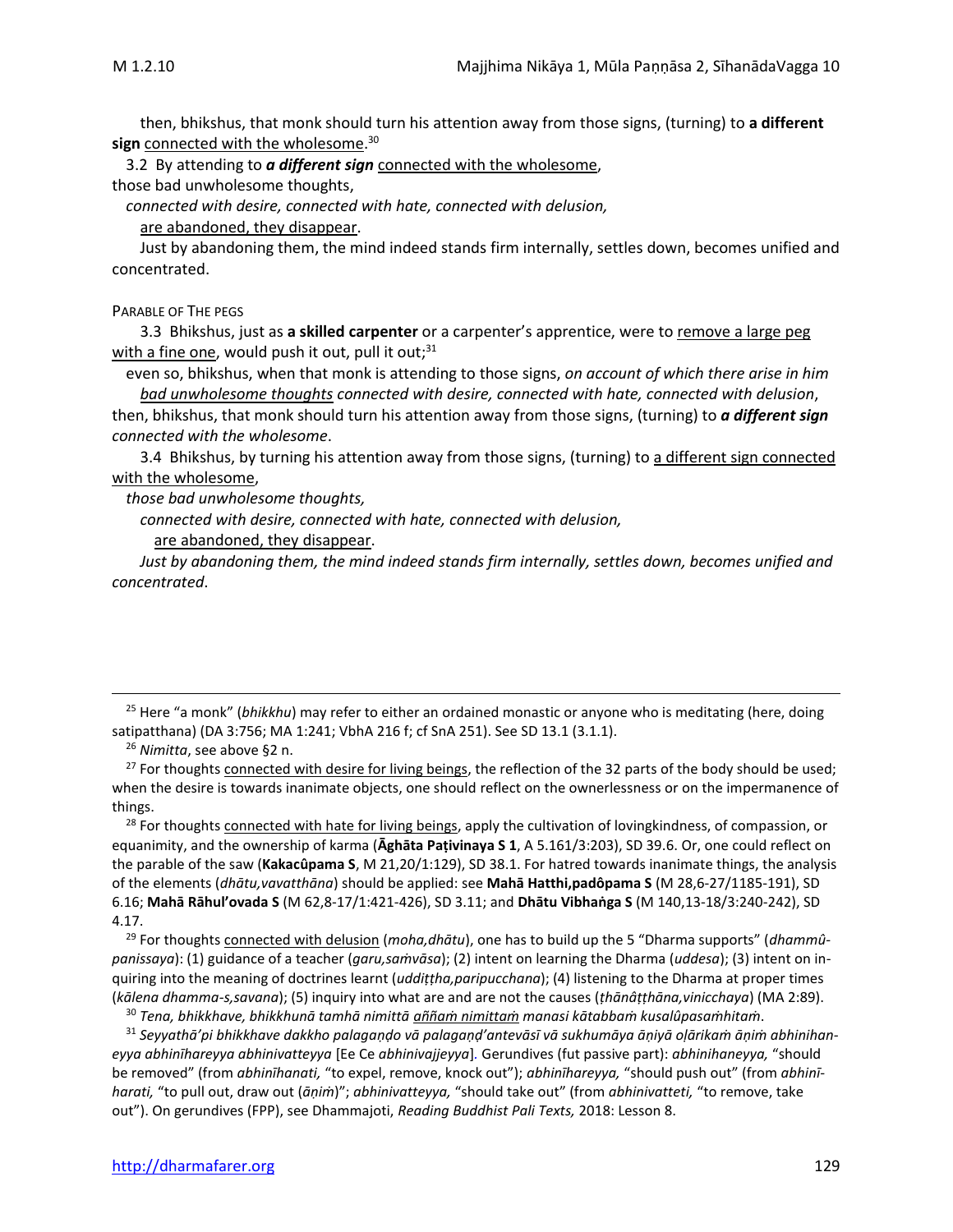#### (2) Aversion therapy

4 Bhikshus, when<sup>32</sup> that monk, turning away from those signs, is paying attention to a different sign *connected with the wholesome*, *there still<sup>33</sup> arise in him bad unwholesome thoughts,*

*connected with desire, connected with hate, connected with delusion,* 

then, bhikshus, that monk **should examine the disadvantage [the danger] of those thoughts**, thus:<sup>34</sup> 'These thoughts are *unwholesome*, these thoughts are *blameworthy*, these thoughts fruit in *suffering.*' 35 4.2 By his examining **the disadvantage** of those thoughts,

*those bad unwholesome thoughts,* 

*connected with desire, connected with hate, connected with delusion,* are abandoned, they disappear. *Just by abandoning them, the mind indeed stands firm internally, settles down, becomes unified and concentrated.* 

#### PARABLE OF THE WELL-DRESSED

4.3 Bhikshus, just as a woman or a man, a youth or a maiden,<sup>36</sup> well-dressed and fond of ornaments, would feel troubled, ashamed, disgusted<sup>37</sup> by a snake carcass, a dog carcass, or a human carcass [120] hung around the neck;<sup>38</sup>

even so, bhikshus, when that monk, turning away from those signs, is paying attention to that different sign *connected with the wholesome*,

*there still arise in him bad unwholesome thoughts,*

*connected with desire, connected with hate, connected with delusion;*

then, bhikshus, *that monk should get rid of the bad unwholesome thoughts*

*by examining the disadvantage of those thoughts, thus:*

*These thoughts are unwholesome, these thoughts are blameworthy, these thoughts fruit in suffering*.'<sup>39</sup>

<sup>34</sup> This and foll lines: *tena bhikkhave bhikkhunā tesaṁ vitakkānaṁ ādīnavo upaparikkhitabbo – 'iti'p'ime vitakkā akusalā, iti'p'ime vitakkā sâvajjā, iti'p'ime vitakkā dukkha,vipākâti.*

<sup>35</sup> This method was used by the Bodhisattva as recorded in **Dvedhā,vitakka S** (M 19,3-5). Reflecting on the unworthiness of the bad thoughts arouses a sense of shame (*hiri*); reflecting on their dangerous consequences arouses the fear of bad karma (*ottappa*) (A 1:51; It 36).

<sup>36</sup> *Itthī vā puriso vā daharo yuvā,* as at V 2:255, 3:68; **Sāmañña,phala S** (D 2,92/1:80); **Mahā Sakul'udāyi S** (M 77,- 19,31/2:19), **Ākaṅkheyya S** (M 5/1:32), **Vitakka Saṇṭhāna S** (M 20/1:119); **Jātaka Nidāna,kathā** (J 1:5).

<sup>37</sup> *Aṭṭiyāti harāyati jigucchati*: see **Nibbidā**, SD 20.1 (2.3).

<sup>38</sup> *Seyyathā'pi bhikkhave itthī vā puriso vā daharo yuvā maṇḍanaka,jātiko ahi,kuṇapena vā kukkura,kuṇapena vā manussa,kuṇapena vā kaṇṭhe āsattena aṭṭiyeyya harāyeyya jiguccheyya.* Cf the parable of the young person who loves grooming himself: **Parihāna S** (A 10.55,6.1), SD 43.5.

<sup>39</sup> *Iti p'ime vitakkā akusalā, iti p'ime vitakkā sāvajjā, iti p'ime vitakkā dukkha,vipākâ ti.* This passage gives a clear hint that *aṭṭiyāti* refers to the practitioner's response to the unwholesomeness of a thought, *harāyati* to its blameworthiness, and *jigucchati* to its resulting in suffering. Cf this passage from **Vīṇā S** (S 35.246): "Bhikshus, if desire, or lust, or hatred, or delusion, or aversion, should arise in any monk or nun in regard to forms (feelings ... perceptions ... formations ... consciousness) cognizable by the eye (the ear ... the nose ... the tongue ... the body ... the mind, such a one should restrain *the mind* (*citta*) from them thus: 'This path is fearful, dangerous, thorny, thickly tangled, a wrong path, a bad path, beset by scarcity. This is a path taken by mean people, and it is not a path taken by worthy persons. You do not deserve this.'" (S 35.246/4:195), SD 17.8a (1.2)(3). For similar sutta analogies, see A 9.11/4:376, V 3:68.

<sup>32</sup> "When that … ," *tassa ce* [§§4.1, 5.1, 6.1, 7.1, 8.1]*. Ce* is usu tr as "if," implying uncertainty, but may here be taken as an emphatic; whereas *tassa* (gen) is indicates time. Hence, "when" (or "while") fits the English context better here, and in all the phrase's occurrences; eg *tassa bhikkhuno nikkhante,* "when the monk had gone out" (V 1:87,14).

<sup>33</sup> *Eva.*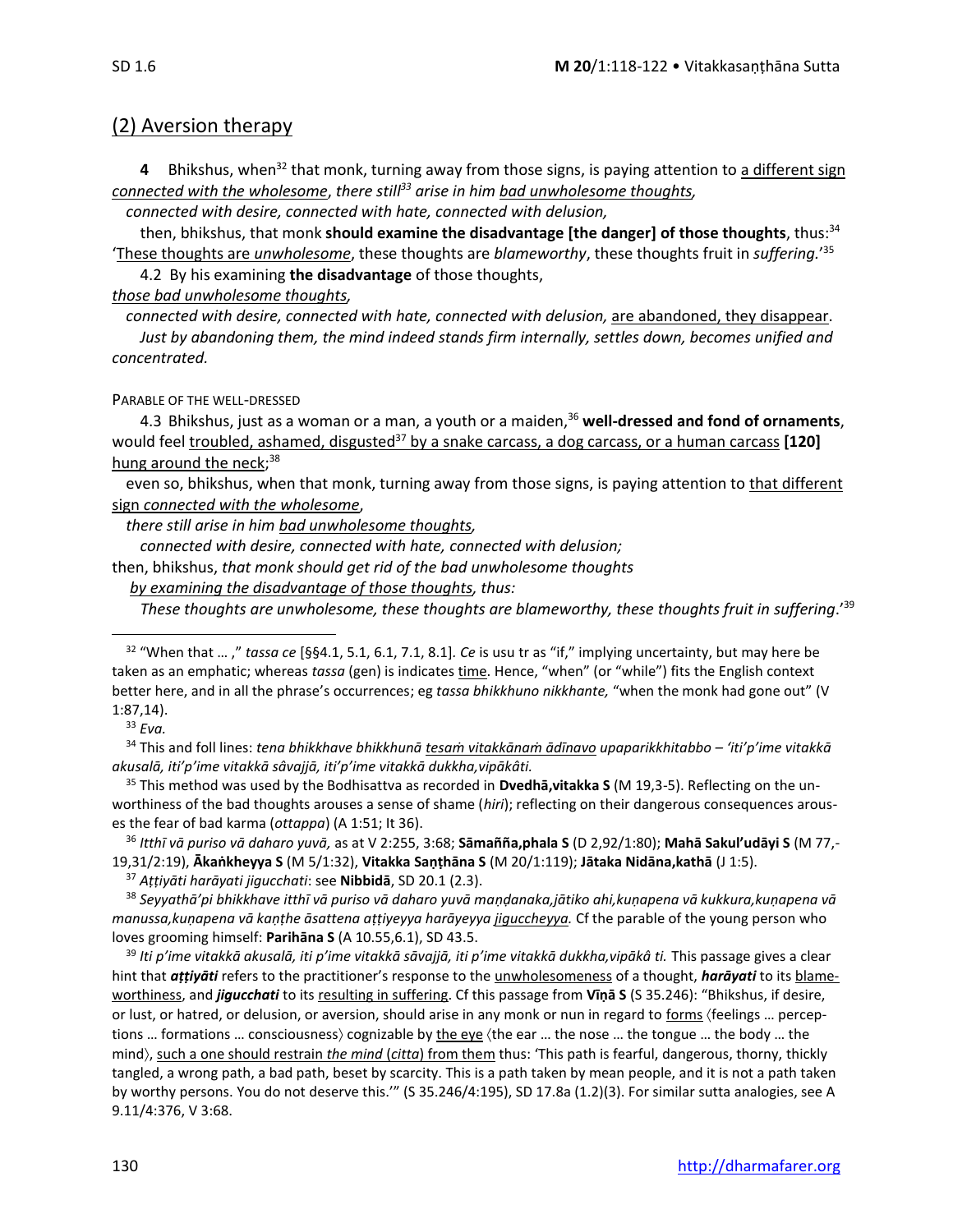4.4 By his *examining the disadvantage of those thoughts*, *those bad unwholesome thoughts,*

*connected with desire, connected with hate, connected with delusion, are abandoned, they disappear. Just by abandoning them, the mind indeed stands firm internally, settles down, becomes unified and concentrated*.

#### (3) Non-attention<sup>40</sup>

**5** Bhikshus, when<sup>41</sup> that monk is examining the disadvantage of those thoughts, *there still arise in him bad unwholesome thoughts,*

*connected with desire, connected with hate, connected with delusion,* 

then, **he should** *not* **mind those thoughts, he should** *disregard* **them**. 42

5.2 Not minding those thoughts, disregarding them, *those bad unwholesome thoughts, connected with desire, connected with hate, connected with delusion*, are abandoned, they disappear.

*Just by abandoning them, the mind indeed stands firm internally, settles down, becomes unified and concentrated*.

#### PARABLE OF ONE WITH GOOD EYES

5.3 Bhikshus, just as **a man with (good) eyes**, not wishing to see sights around him [within his visual range], would shut his eyes or look away elsewhere,<sup>43</sup>

even so, bhikshus, when *that monk examining the disadvantage of those thoughts, there still arise in him bad unwholesome thoughts,*

*connected with desire, connected with hate, connected with delusion,* 

*then, bhikshus, that monk should get rid of those thoughts by not minding them, by disregarding them*. 44 5.4 By his *not minding those thoughts, disregarding them*, *those bad unwholesome thoughts, con-*

*nected with desire, connected with hate, connected with delusion, are abandoned, they disappear.*

*Just by abandoning them, the mind indeed stands firm internally, settles down, becomes unified and concentrated*.

#### (4) Thought reduction $45$

**6** Bhikshus, when<sup>46</sup> that monk is not minding those thoughts, disregarding them, *there still arise in him bad unwholesome thoughts,*

<sup>43</sup> *Seyyathā'pi bhikkhave cakkhumā puriso āpātha,gatānaṁ rūpānaṁ adassana,kāmo assa; so nimīleyya vā aññena vā apalokeyya. Āpātha,gata,* "come within (visual) range," ie, within one's field of perception.

<sup>44</sup> This line + §5.4 (follow Ce) but are missing from other MSS: *tena bhikkhave bhikkhunā tesaṁ vitakkānaṁ asati amanasikāro āpajjitabbo. Tassa tesaṁ vitakkānaṁ asati amanasikāraṁ āpajjato ye pāpakā akusalā vitakkā chandûpasaṁhitā'pi dosûpasaṁhitā'pi mohûpasaṁhitā'pi, te pahīyanti te abbhatthaṁ gacchanti, tesaṁ pahānā ajjhattam eva cittaṁ santiṭṭhati sannisīdati ekodi hoti samādiyati.*

<sup>45</sup> Or, mental analysis.

 $46$  See n on "when that" [§4.1].

<sup>40</sup> Or, avoidance.

 $41$  See n on "when that" [§4.1].

<sup>42</sup> *Tena bhikkhave bhikkhunā tesa*ṁ *vitakkānaṁ asati,amanasikāro āpajjitabbo.* Cf **Ᾱghāta Paṭivinaya S 1** (A 5.- 161/3:186) where it is one of the 5 methods for putting away ill will. Comy suggests 5 other methods for disregarding distracting thoughts: (1) Occupy oneself with something else; (2) recite some work explaining a doctrine; (3) read a Dharma text (like a pūjā book); (4) examine the parts of an object from his bag, like fire-sticks ("this is the upper stick; this is the lower stick"); (5) carefully and reflectively examine his requisites ("this is the awl; this is a pair of scissors; this is the nail cutter; this is the needle"; (6) darn the worn-out parts of the robe. (MA 3:90 f).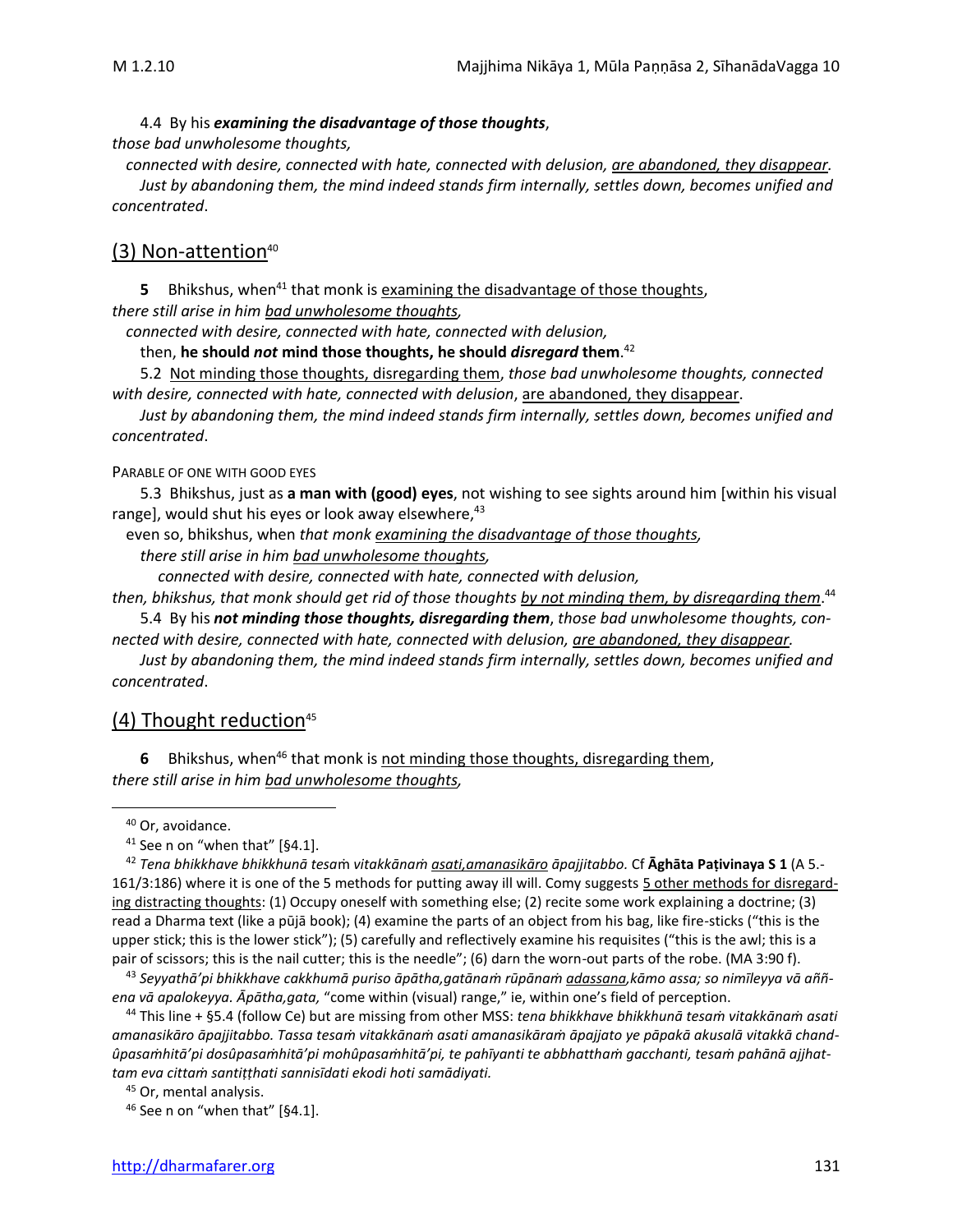*connected with desire, connected with hate, connected with delusion,*

then, bhikshus, **the** *stilling* **of thought-formations** <sup>47</sup> for those thoughts should be minded by that monk [by noting the causes of those thoughts].<sup>48</sup>

6.2 By his *stilling* **of thought-formations** for those thoughts,

#### *those bad unwholesome thoughts,*

*connected with desire, connected with hate, connected with delusion, are abandoned, they disappear*. *Just by abandoning them, the mind indeed stands firm internally, settles down, becomes unified and concentrated*.

PARABLE OF THE WALKER

6.3 Bhikshus, just as it would occur to a man who is walking fast, thus:

'Why now am I walking fast? Why don't I walk leisurely?' So, he walks leisurely.

Then, it occurs to him, 'Why am I walking leisurely? Why don't I stand?' So, he **stands**. Then, it occurs to him, 'Why am I standing? Why don't I sit down?' So, he sits down.

Then, it occurs to him, 'Why am I sitting down? Why don't I lie down?' So, he lies down.

—Thus, bhikshus, giving up an awkward [grosser] posture, he assumes an easy [subtler] one; 49 even so, bhikshus, when the monk is not minding those thoughts, disregarding them,

*there still arise in him bad unwholesome thoughts,*

*connected with desire, connected with hate, connected with delusion,*

then, bhikshus, the *stilling* of thought-formations for those thoughts should be minded by that monk.

6.4 Having minded **the** *stilling of thought-formations* for those thoughts,

those bad unwholesome thoughts*,*

*connected with hate, connected with delusion, are abandoned, they disappear*. 50

*Just by abandoning them, the mind indeed stands firm internally, settles down, becomes unified and concentrated*. 51

<sup>47</sup> *Vitakka,saṅkhāra,santhānaṁ manasikarato.* This is done by progressively identifying the causes of those negative states. MA explains *saṅkhāra* here as condition, cause or root, and takes the compound to mean "stopping the cause of the thought." The Chinese Āgama version, MĀ 101 = T1.588b26, however, instructs that one "should use intention and volition to gradually decrease the (unwholesome) thought" 當以思行漸減其念. This is accomplished by investigating the unwholesome thought thus: "What is the cause? What is the cause of its cause?" and so on. MA explains that such an investigation would loosen the mind from the flow of bad thoughts, eventually ending them. This is perhaps the most important and interesting of all the methods; hence, the title of the Sutta. See (2) above.

<sup>48</sup> *Tena bhikkhave bhikkhunā tesaṁ vitakkānaṁ vitakka,saṅkhāra,saṇṭhānaṁ manasikātabbaṁ*. **Daddabha J** (J 322) illustrates this method of going to the root or source of the problem.

<sup>49</sup> All the prec lines here: *Seyyathā'pi bhikkhave puriso sīghaṁ gaccheyya. Tassa evam assa – kiṁ nu kho ahaṁ sīghaṁ gacchāmi? Yaṁ,nūnâhaṁ saṇikaṁ gaccheyyan'ti. So saṇikaṁ gaccheyya. Tassa evam assa – kiṁ nu kho ahaṁ saṇikaṁ gacchāmi? Yaṁ,nūnâhaṁ tiṭṭheyya'nti. So tiṭṭheyya. Tassa evam assa – kiṁ nu kho ahaṁ ṭhito? Yaṁ nūnâhaṁ nisīdeyyan'ti. So nisīdeyya. Tassa evam assa – kiṁ nu kho ahaṁ nisinno? Yaṁ,nūnâhaṁ nipajjeyyan'ti. So nipajjeyya. Evañ hi so bhikkhave puriso oḷārikaṁ oḷārikaṁ iriyā,pathaṁ abhinivajjetvā* [Se *abhinissajjetvā*] *sukhumaṁ sukhumaṁ iriyā,pathaṁ kappeyya.* Contextual tr: *olārikaṁ* as "awkward"; *sukhumaṁ,* as "easy."

<sup>50</sup> Be, WT: *Evam eva kho, bhikkhave, tassa ce bhikkhuno tesam pi vitakkānaṁ asati,amanasikāraṁ āpajjato uppajjant'eva pāpakā akusalā vitakkā chandûpasaṁhitâpi dosûpasaṁhitâpi mohûpasaṁhitâpi te pahīyanti te abbhatthaṁ gacchanti.* The underscored is clearly wrong. I have tr according to the contextual flow of the text.

<sup>51</sup> On "thought reduction," see further **Samaṇa Gadrabha S** (A 3.81), SD 24/10b (2.1.3).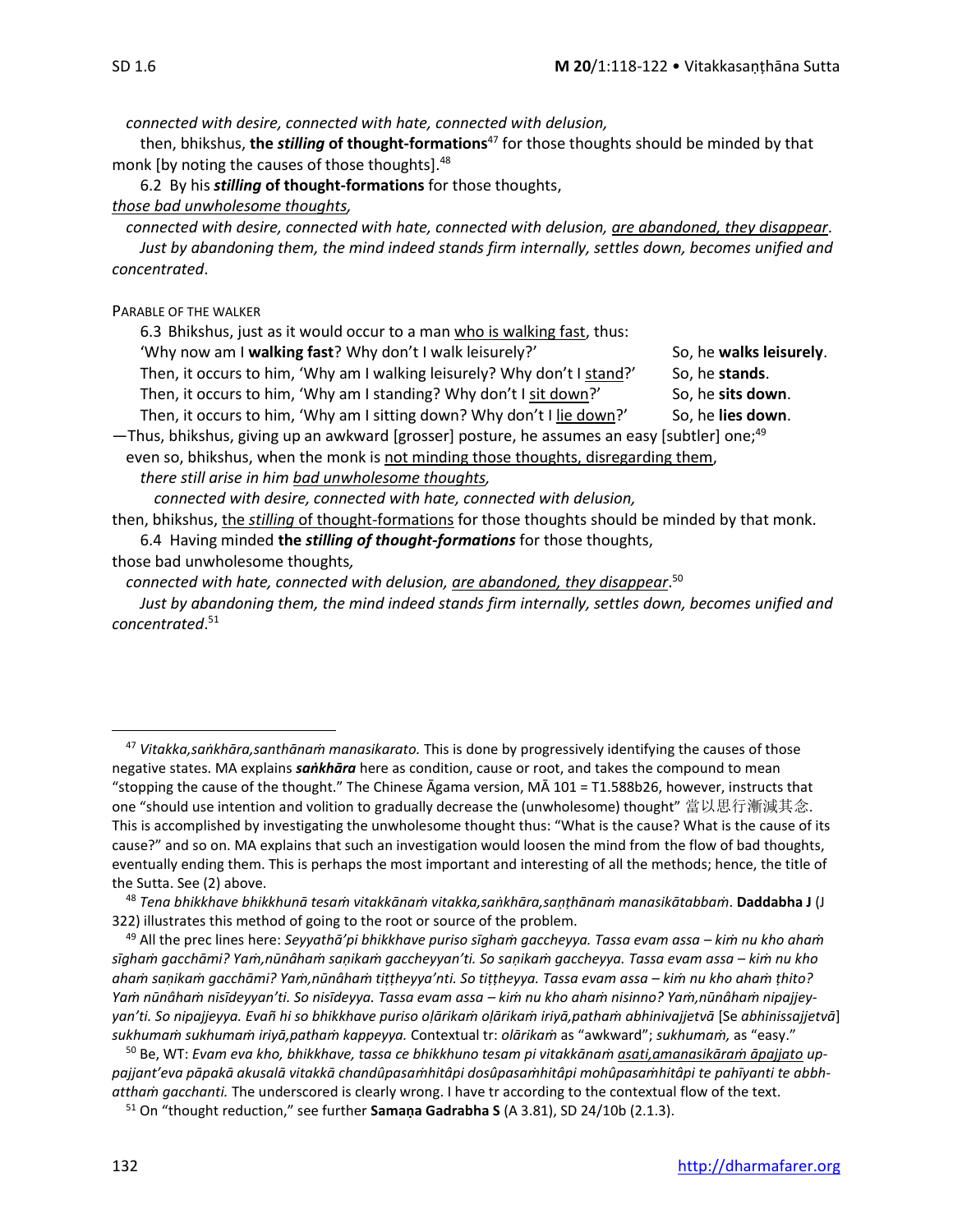#### (5) The last resort: Sustained effort $52$

**7** Bhikshus, when<sup>53</sup> that monk is attending to the stilling of thought-formations for those thoughts, *there still arise in him bad unwholesome thoughts,*

*connected with desire, connected with hate, connected with delusion;*

then, bhikshus, **with clenched teeth, the tongue pressing on the palate**, <sup>54</sup> that monk should subdue, restrain, attack the (unwholesome) mind with the (wholesome) mind.<sup>55</sup> **[121]**

7.2 With **clenched teeth, the tongue pressing on the palate,**

subduing, restraining, attacking the mind with the mind,

*those bad unwholesome thoughts,* 

*connected with desire, connected with hate, connected with delusion, are abandoned, they disappear*. *Just by abandoning them, the mind indeed stands firm internally, settles down, becomes unified and concentrated*.

#### PARABLE OF THE WRESTLERS

7.3 Bhikshus, just as **a strong man** holding a weaker man by the head or by the shoulders, would subdue, restrain, attack him,<sup>56</sup>

even so, bhikshus, when, *in that monk attending to the stilling of thought-formations for those thoughts, there still arise bad unwholesome thoughts,*

*connected with desire, connected with hate, connected with delusion*,

then, bhikshus, that monk, *with clenched teeth, the tongue pressing on the palate*, should subdue, restrain, attack the (bad) mind with the (good) mind.

7.4 *Then, the bad unwholesome thoughts, connected with hate, connected with delusion*, *are abandoned, they disappear.* 

*Just by abandoning them, the mind indeed stands firm internally, settles down, becomes unified and concentrated.*

#### Summary

**8** Bhikshus,

(1) when a monk is paying attention to some sign,

and there arise in him *bad unwholesome thoughts connected with desire, connected with hate, connected with delusion*,

then, bhikshus, that monk should, turning away from that sign, attend to **a different sign** *connected with the wholesome*.

<sup>54</sup> *Dante'bhidantam-ādhāya jivhāya tāluṁ āhacca*. As in **Mahā Saccaka S** (M 36,20/1:242), SD 49.4, **Bodhi Rāja, kumāra S** (M 85,19/2:93), SD 55.2, and **Saṅgārava S** (M 100,17/2:212), but where it forms the initial practice of the Bodhisattva's self-mortification, and as it is the *least* severe, is recommended as the *last* of the 5 methods: cf J Bronkhorst, "Self and meditation in Indian Buddhism," 1998: 12. **Purisa Thāma S** (A 2.1.5/1:50) teaches us not to be content with wholesome mental states and to be unremitting in our "personal effort" to win the spiritual goal. See Intro (1) above. For further discussion, see **Sañcetanika S** (A 10.206), SD 3.9 (6.5).

<sup>55</sup> *Tena bhikkhave bhikkhunā dantêbhidantam-ādhāya jivhāya tāluṁ āhacca cetasā cittaṁ abhiniggaṇhitabbaṁ abhinippīḷetabbaṁ abhisantāpetabbaṁ*.

<sup>56</sup> *Seyyathā'pi bhikkhave balavā puriso dubbala,taraṁ purisaṁ sīse vā gale vā khandhe vā gahetvā abhiniggaṇheyya abhinippīḷeyya abhisantāpeyya.*

<sup>52</sup> See (1.4).

 $53$  See n on "when that" [§4.1].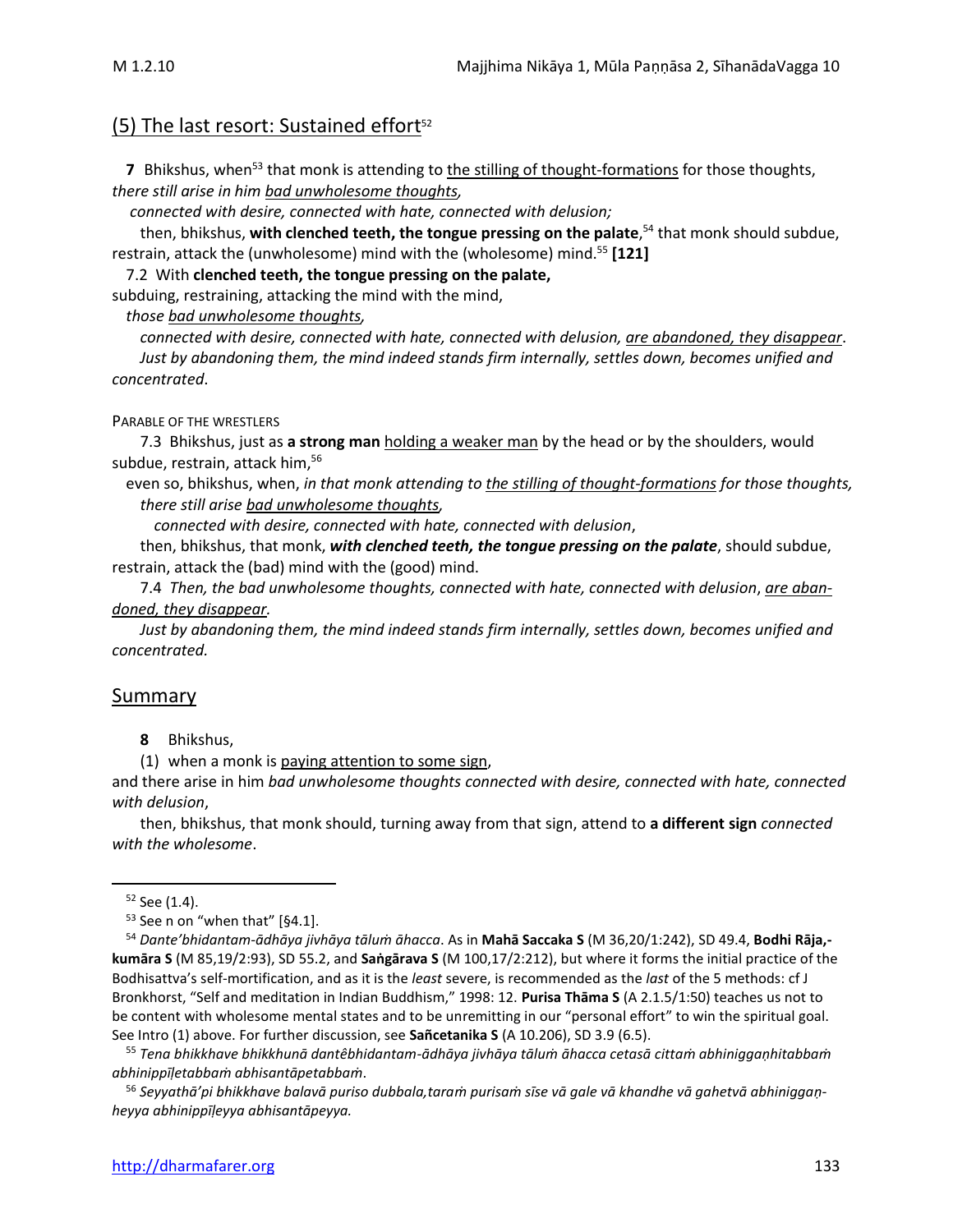By attending to a different sign *connected with the wholesome*, any such bad unwholesome thoughts are abandoned, they disappear.

Just by abandoning them, the mind indeed stands firm internally, settles down, becomes unified and concentrated.

(2) When the monk is examining **the disadvantage of those thoughts**,

*those bad unwholesome thoughts, connected with desire, connected with hate, connected with delusion, are abandoned, they disappear*.

*Just by abandoning them, the mind indeed stands firm internally, settles down, becomes unified and concentrated.* 

(3) When the monk **does not mind those thoughts, disregards them**,

*those bad unwholesome thoughts, connected with desire, connected with hate, connected with delusion, are abandoned, they disappear*.

*Just by abandoning them, the mind indeed stands firm internally, settles down, becomes unified and concentrated.* 

(4) When the monk **stills the thought-formations** of those thoughts, *those bad unwholesome thoughts, connected with desire, connected with hate, connected with delusion, are abandoned, they disappear*.

*Just by abandoning them, the mind indeed stands firm internally, settles down, becomes unified and concentrated*.

(5) When, **with clenched teeth, the tongue pressing on the palate**, one subdues, restrains, attacks the (bad) mind with the (good) mind,

*those bad unwholesome thoughts, connected with desire, connected with hate, connected with delusion, are abandoned, they disappear.* 

Just by abandoning them, the mind indeed stands firm internally, settles down, [122] becomes uni*fied and concentrated.*

#### Master-minding

8.2That monk, bhikshus, is called **a master of the thought-paths**. 57

<sup>58</sup>He will think only the thought that he wants to think; he does *not* think the thought that he does *not* want to think.

He has cut off craving, discarded the fetters,<sup>59</sup> fully penetrated conceit<sup>60</sup> by right understanding, made **an end of suffering**."<sup>61</sup>

<sup>57</sup> *Vasī vitakka,pariyāya,pathesu;* ie a master of the thought-process or master-minder*.* Cf **(Mahā,purisa) Vassa, kāra S** (A 4.35/2:36), SD 82.19.

<sup>58</sup> These last two sentences: *Yaṁ vitakkaṁ ākaṅkhissati taṁ vitakkaṁ vitakkessati. Yaṁ vitakkaṁ n'ākaṅkhissati na taṁ vitakkaṁ vitakkessati. Acchechi taṇhaṁ, vāvattayi saṁyojanaṁ sammā mānâbhisamayā antaṁ akāsi dukkhassa.* See Intro (4) above.

<sup>59</sup> The 10 fetters (*dasa saṁyojana*) (MA 1:87) (breaking which one attains the path) are: (1) personality view (*sakkāya,diṭṭhi*), (2) spiritual doubt (*vicikicchā*), (3) attachment to rituals and vows (*sīla-b,bata,parāmāsa*); (4) sensual lust (*kāma,rāga*), (5) repulsion (*paṭigha*); (6) lust for form existence (*rūpa,rāga*), (7) lust for formless existence (*arūpa,rāga*), (8) conceit (*māna*), (9) restlessness (*uddhacca*), (10) ignorance (*avijjā*) (S 5:61, A 5:13, Vbh 377). In some places, no 5 (*paṭigha*) is replaced by ill will (*vyāpāda*). The first 5 are the lower fetters (*orambhāgiya*), and the rest, the higher fetters (*uddham,bhāgiya*). The Abhidhamma gives a slightly different set (not in connection with sainthood), viz, sensual desire (*kāma-c,chanda*), repulsion (*paṭigha*), conceit (*māna*), views (*ditthi*), doubt (*vicikicchā*), desire for existence (*bhava,rāga*), attachment to rituals and vows (*sīla-b,bata parāmasa*), jealousy (*issā*), avarice (*macchariya*) and ignorance (*avijjā*) (Vbh 17). See M:ÑB 2001:42 f.

<sup>60</sup> By means of vision and by getting rid of them, both through penetration (*abhisamaya*) (MA 1:87,4).